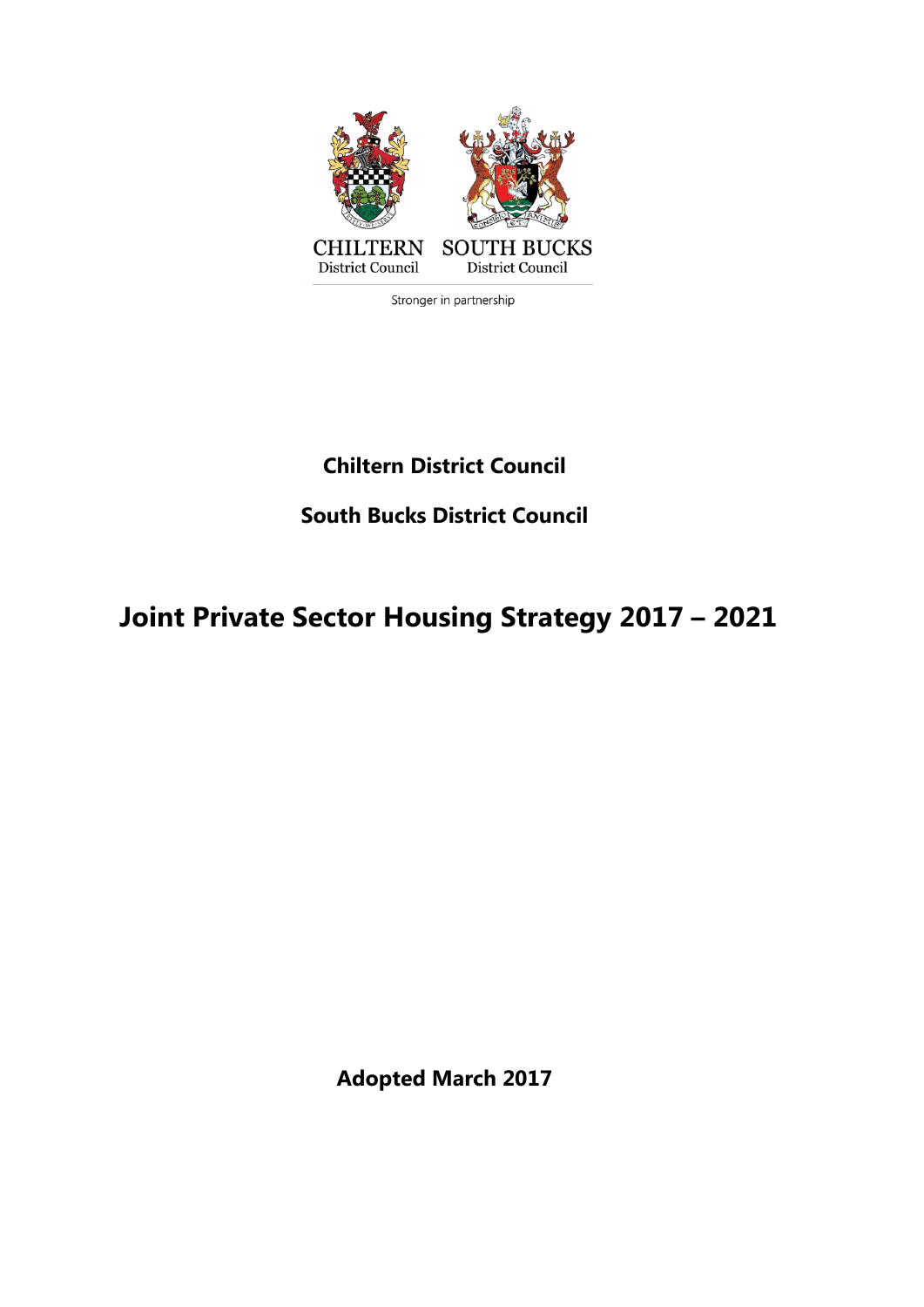## **Background**

Poor housing conditions can have a major impact on health and wellbeing. For example:

- Disrepair and deficiencies such as inadequate fire safety measures, uneven floor surfaces, dangerous electrical wiring can lead to accident or injury.
- Cold and damp housing can have a major impact on illnesses such as heart disease, stroke and respiratory conditions and can also increase the risk of falls.
- People are up to 2.8 times more likely to fall if they are living in unsuitable housing which needs adaptation, for example, where ramps, a stairlift or level access bathing facilities are needed (Source: Housing Health and Safety Rating System Operating Guidance).

Local authorities have a statutory duty to:

- Assess and keep housing conditions under review
- Take enforcement action to address the most serious health and safety hazards
- Licence large Houses in Multiple Occupation (HMO)
- Administer and approve Disabled Facilities Grants
- Prepare plans to improve home energy efficiency

They also have powers to:

- provide financial and other assistance to tackle poor house conditions
- deal with empty homes and
- deal with poor management in HMOs.

Preventative and responsive housing interventions which reduce accidents and poor health provide financial savings to the NHS and Clinical Commissioning Groups as well as wider benefits to society such as fewer lost working days/school days, reduced family breakdown etc.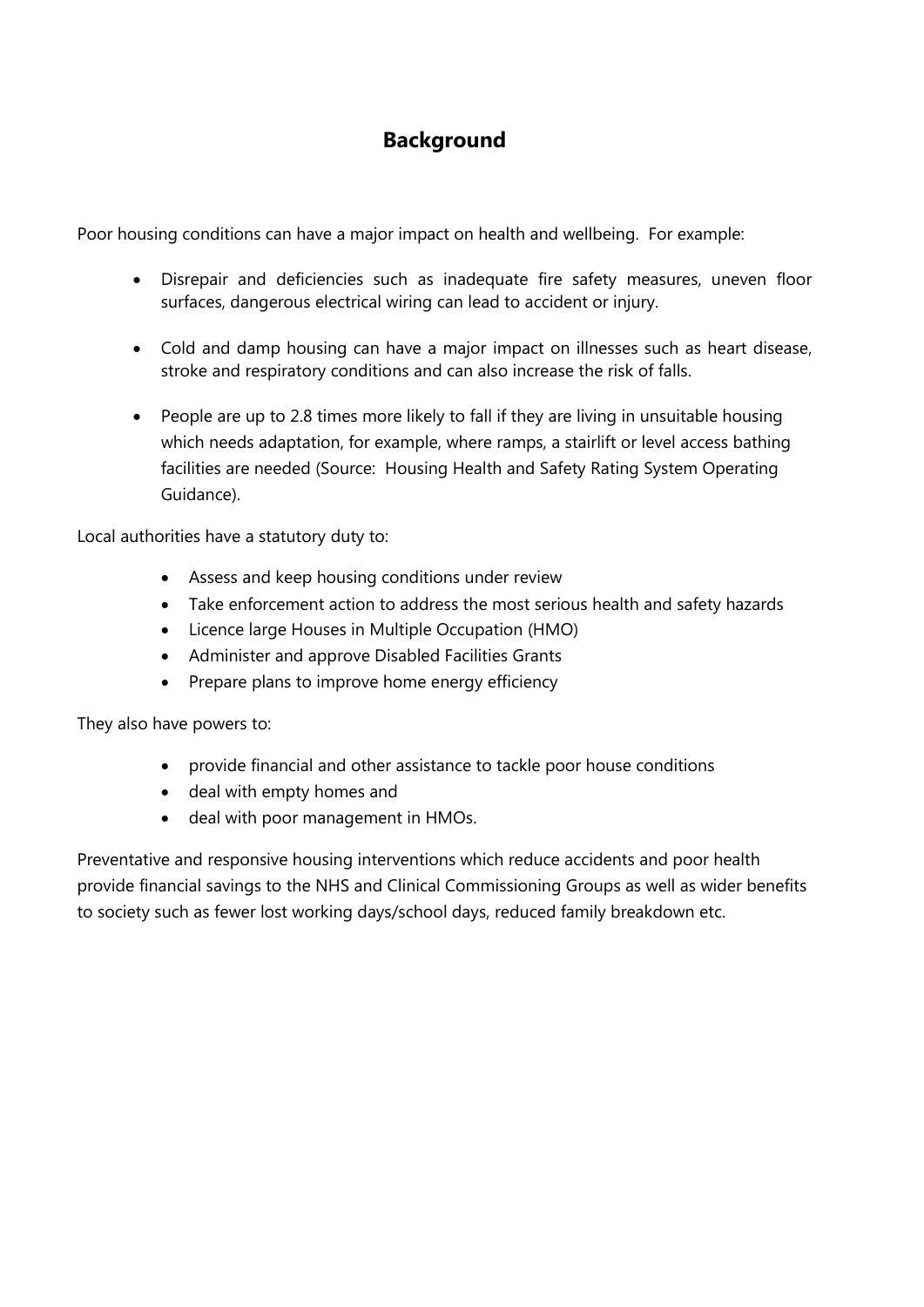#### **1.0 Introduction**

Chiltern District Council and South Bucks District Council are two sovereign authorities with separate budgets and separate decision making processes. The two authorities have operated a shared housing service since April 2014. Both districts share broadly the same issues and challenges in improving housing standards. In order to improve efficiency of the service and ensure a consistent approach across the two areas, a joint Private Sector Housing Strategy has been prepared.

The purpose of this document is to set out Chiltern District Council's and South Bucks District Council's broad strategy to improve housing conditions in the private sector and more specifically to outline its policies in respect of giving Housing Assistance under the Regulatory Reform (Housing Assistance) Order 2002, undertaking enforcement activity and licensing of HMOs under the Housing Act 2004.

This document is one of a number of detailed local strategies which delivers the wider strategic housing role of the Councils as set out in the annual Housing Strategy Framework.

This Strategy, as a component of the framework, reflects and helps to deliver the broader strategic aims set down in the Joint Sustainable Community Strategy for Chiltern and South Bucks and the Councils' key objectives, principally by seeking to improve health and wellbeing of residents.

#### **2.0 Local Context**

#### **House Conditions**

The **English Housing Survey** has identified that nationally, house conditions and energy efficiency in privately owned homes is improving year on year. However, in 2013,

- 12% dwellings had 'Category 1' hazards (the most serious defects)
- Private rented sector was noted as being more likely to have poor energy efficiency
- 4% dwellings (8% in private rented sector) have a problem with damp
- Overcrowding is more prevalent in the rented sectors than the owner-occupier sector

Previous local House Condition Surveys have shown that house conditions in the Chiltern and South Bucks Districts are generally better than average nationally, although the general trends are mirrored. For example, excess cold and falls are the most common hazards and the private rented sector tends to exhibit the poorest conditions.

Anecdotal evidence of local house conditions from recent housing inspections for grants, loans and housing complaints indicate the most common concerns locally relate to:

• old and defective central heating boilers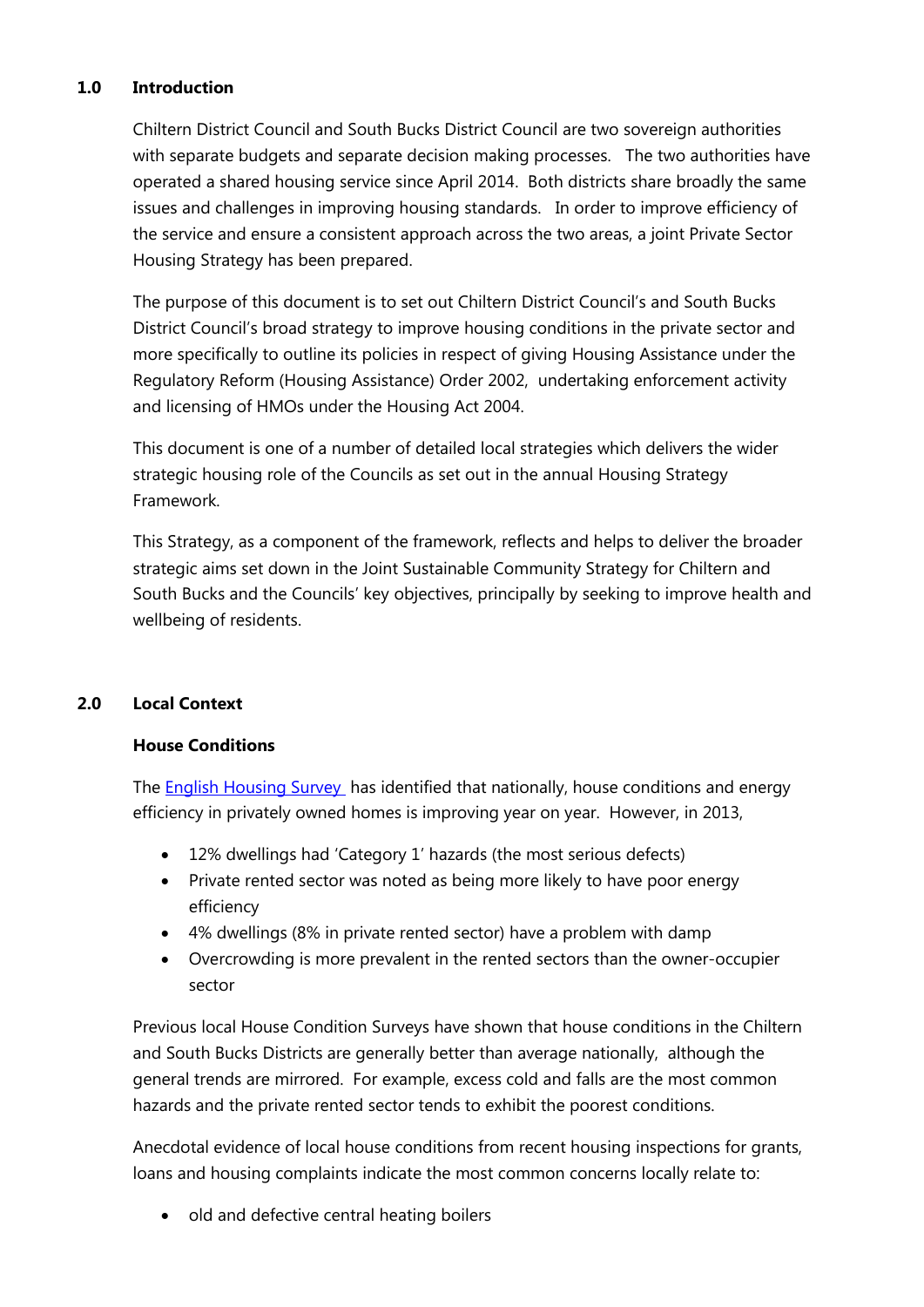- damp and mould from condensation
- dated electrical installations
- lack of fire precautions in houses in multiple occupation

#### **Demographic/Socio-Economic**

The [Joint Sustainable Community Strategy for Chiltern and South Bucks](http://www.chiltern.gov.uk/CHttpHandler.ashx?id=3250&p=0) 2016 – 2026 provides a summary of the local demographic and socio-economic make up of the districts. Headline figures include:

- Over 19% of the population are aged over 65 and this is projected to increase to more than 27% by 2026.
- Average earnings are higher than the national average and there are no Lower Super Output Areas in either district which fall within the bottom 30% most deprived areas in the UK.
- Average house prices and rents are high, and in the case of South Bucks rents are the highest outside of greater London.
- Around 10% of the population is likely to be living in fuel poverty.
- The residents of Chiltern and South Bucks are generally in good health, though there are significant inequalities in terms of life expectancy between the least and most deprived areas.

National wealth indicators confirm that the Chiltern and South Bucks District are affluent areas, and the nature of the local housing market means that poorer quality housing is likely to be repaired over time, as those who buy property as an investment will inevitably carry out repairs. However, there are pockets of deprivation and more vulnerable groups, especially older people, families on low incomes or people with disabilities, may require greater levels of assistance in undertaking repairs and adaptations.

Furthermore, high house prices mean that access to affordable housing is a concern for local people, particularly key workers, young people and first time buyers. The private rented sector is the main option to those who cannot afford to buy in the area but do not qualify for social housing.

#### **Tenure**

The English Housing Survey has noted a significant growth in the private rented sector from around 10% of housing stock as a whole in 2002 to almost 20% in 2014-15. While owner-occupation has tended to be higher in Chiltern and South Bucks than nationally, the trend for an increase in the private rented sector has also been noted locally.

In particular, there is local evidence to indicate that the number of HMOs in the district is growing. In the 2015-16 financial year, twenty-five new HMOs were identified across Chiltern and South Bucks, the majority of these (20) being in the South Bucks district.

Houses in Multiple Occupation offer the lowest cost housing option and are often used to provide accommodation for staff as part of an employee package for low paid jobs such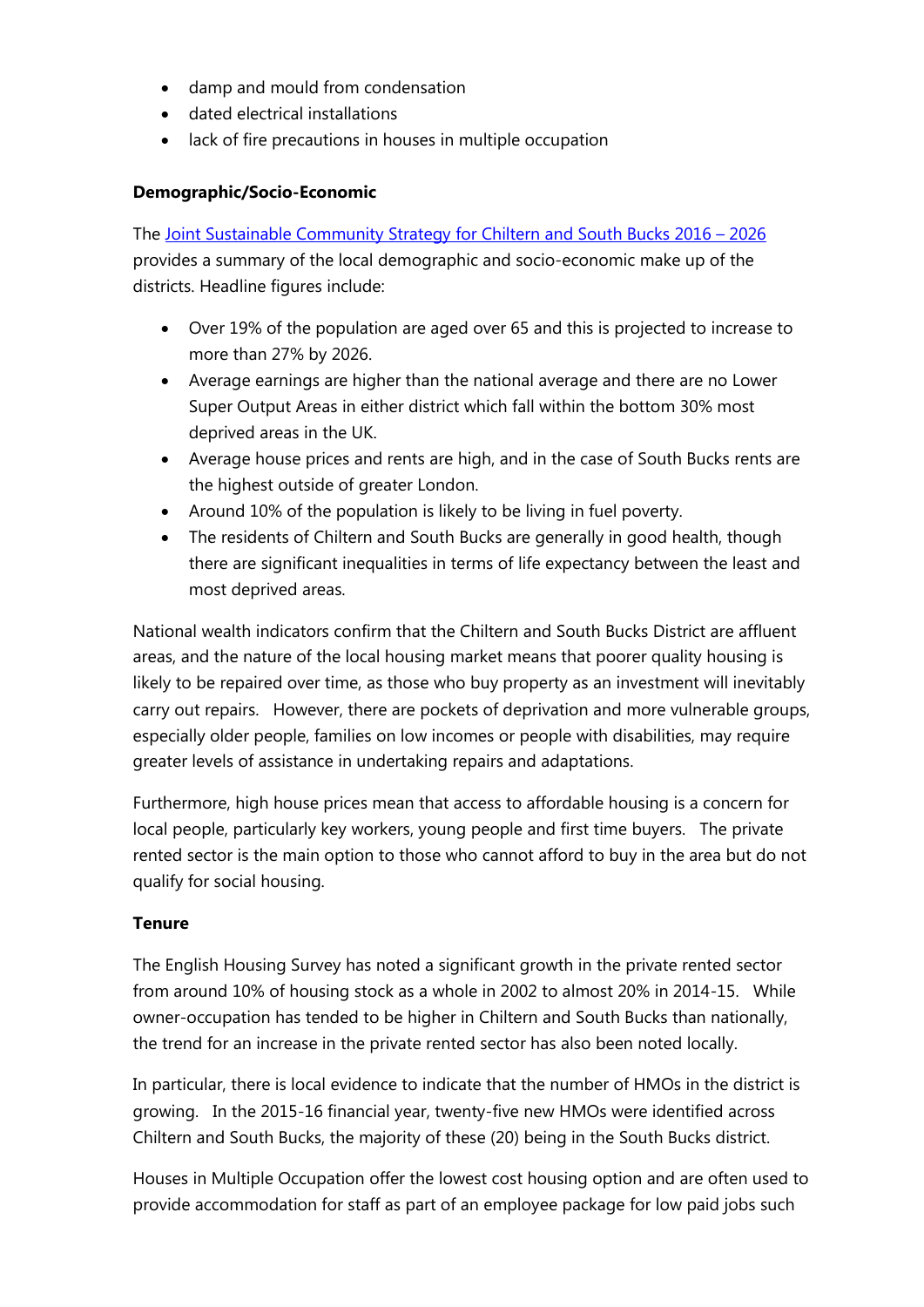as carers or catering staff, or an affordable option for people under the age of 35 who are not eligible to receive housing benefit for self contained accommodation.

Both Councils are keen to ensure that this accommodation is retained to meet housing needs, however, the provision of fire precautions to ensure the house is safe for the number of occupants can be expensive and landlords will often choose to revert to single occupancy rather than do the necessary works, following inspection by the Council.

#### **3.0 Priorities for Action**

The Joint Sustainable Community Strategy for Chiltern and South Bucks identifies the following housing related outcomes to support the five its five broad themes:

- Support the delivery of more affordable housing of a type that meets the needs of local people entering the housing market, families with specialist needs and an ageing population
- Reduce energy use and carbon emissions across the Districts, including promoting the use of alternative fuels and forms of transport, improving the energy efficiency of buildings and reducing consumption.
- Improve health outcomes for people in the lowest 20% of household incomes, by promoting ill-health prevention and self-care
- Reduce fuel poverty, particularly for the elderly
- Help older people stay in their homes for longer

With these outcomes in mind, Chiltern District Council and South Bucks District Council have identified four key objectives for the shared Private Sector Housing Strategy:

- **1. To ensure the housing stock is free from significant hazards in order to reduce accidents and ill health.**
- **2. To ensure the housing stock is suitable to meet the needs of disabled and older residents.**
- **3. To promote and encourage the provision of good quality private rented accommodation and to maximise the use of existing accommodation, including empty properties.**
- **4. To improve energy efficiency of dwellings in the district, and ensure affordable warmth is available to all residents.**

To achieve the objectives, the Councils will seek to undertake the actions set out in the Action Plan in Appendix 1.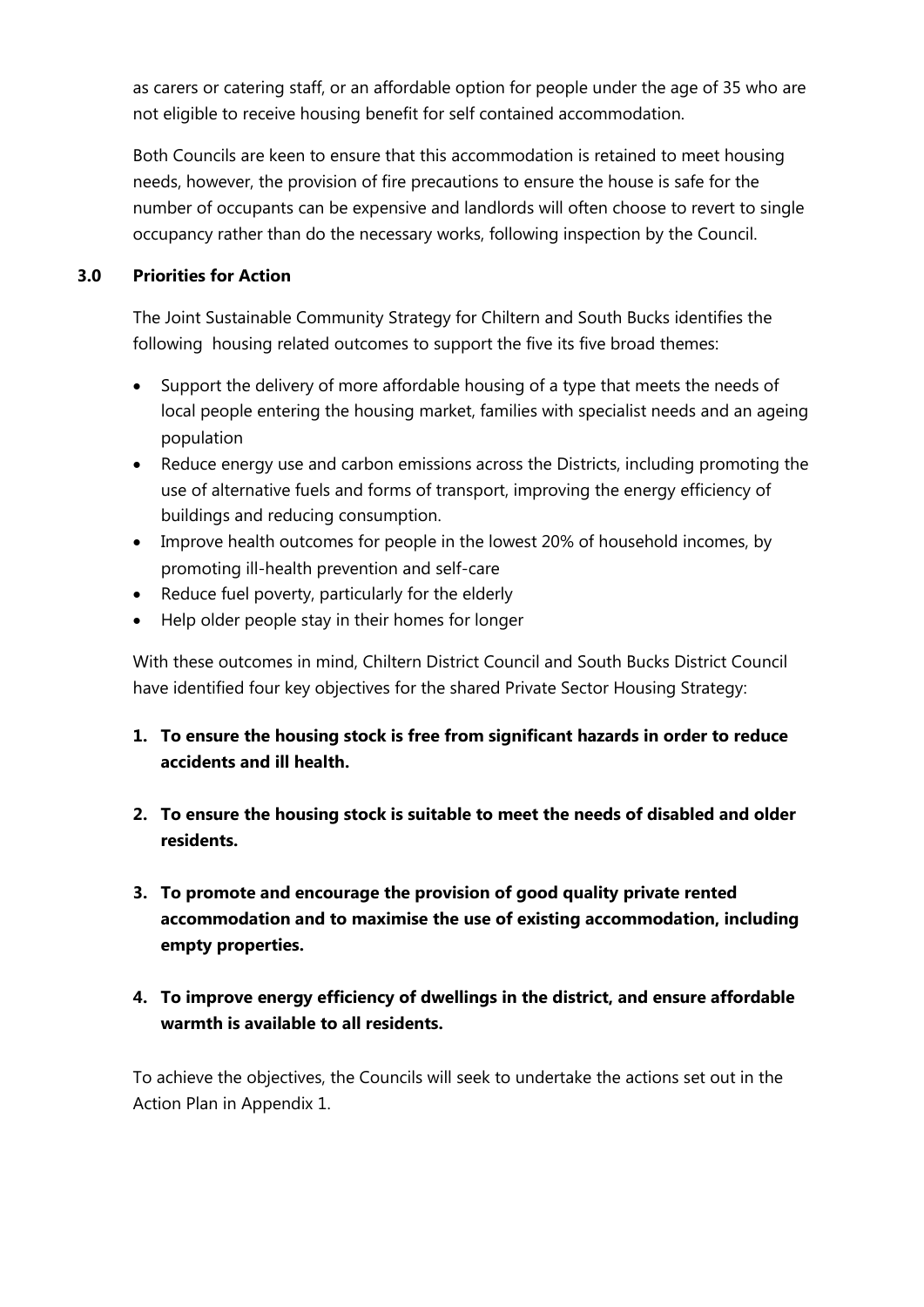#### **4.0 Monitoring and Review**

The strategy will be reviewed annually to consider the extent to which planned actions have been achieved, whether any amendments are required for the coming year.

Progress in meeting the stated objectives will be assessed with reference to the Action Plan in Appendix 1 and the following Performance Indicators and targets:

| <b>Indicator</b>                                    | Annual<br><b>Target CDC</b> | Annual<br><b>Target</b> |
|-----------------------------------------------------|-----------------------------|-------------------------|
|                                                     |                             | <b>SBDC</b>             |
| Completed adaptations for disabled people           | 70                          | 50                      |
| Grant customers rating the grant service<br>as      | 95%                         | 95%                     |
| good/excellent                                      |                             |                         |
| Category 1 hazards addressed                        | 10                          | 10                      |
| Financial savings to NHS (assessed using BRE        | Baseline to                 | Baseline to             |
| Housing Health Cost calculator)                     | be set 16/17                | be set 16/17            |
| Residents and landlords receiving energy efficiency | 75                          | 75                      |
| advice or financial assistance for measures         |                             |                         |
| Empty properties brought back into use              | 40                          | 10                      |

The Home Energy Conservation Act Report and the Bucks Affordable Warmth Strategy also set out detailed targets in relation to work to improve energy efficiency and reduce fuel poverty.

Grant applications and housing service requests are subject to performance monitoring criteria and citizen's charter targets which are monitored and reviewed annually.

Any significant revisions to the strategy and associated policies shall be agreed by the Council and published in advance of any such revisions coming into force. The Council shall utilise feedback from service users to identify needs and expectations for future services.

Future stock condition and housing needs surveys, in addition to ongoing research into the circumstances of local housing markets, demographic trends and socio-economic factors, may be necessary to effectively monitor the outcomes of the policy.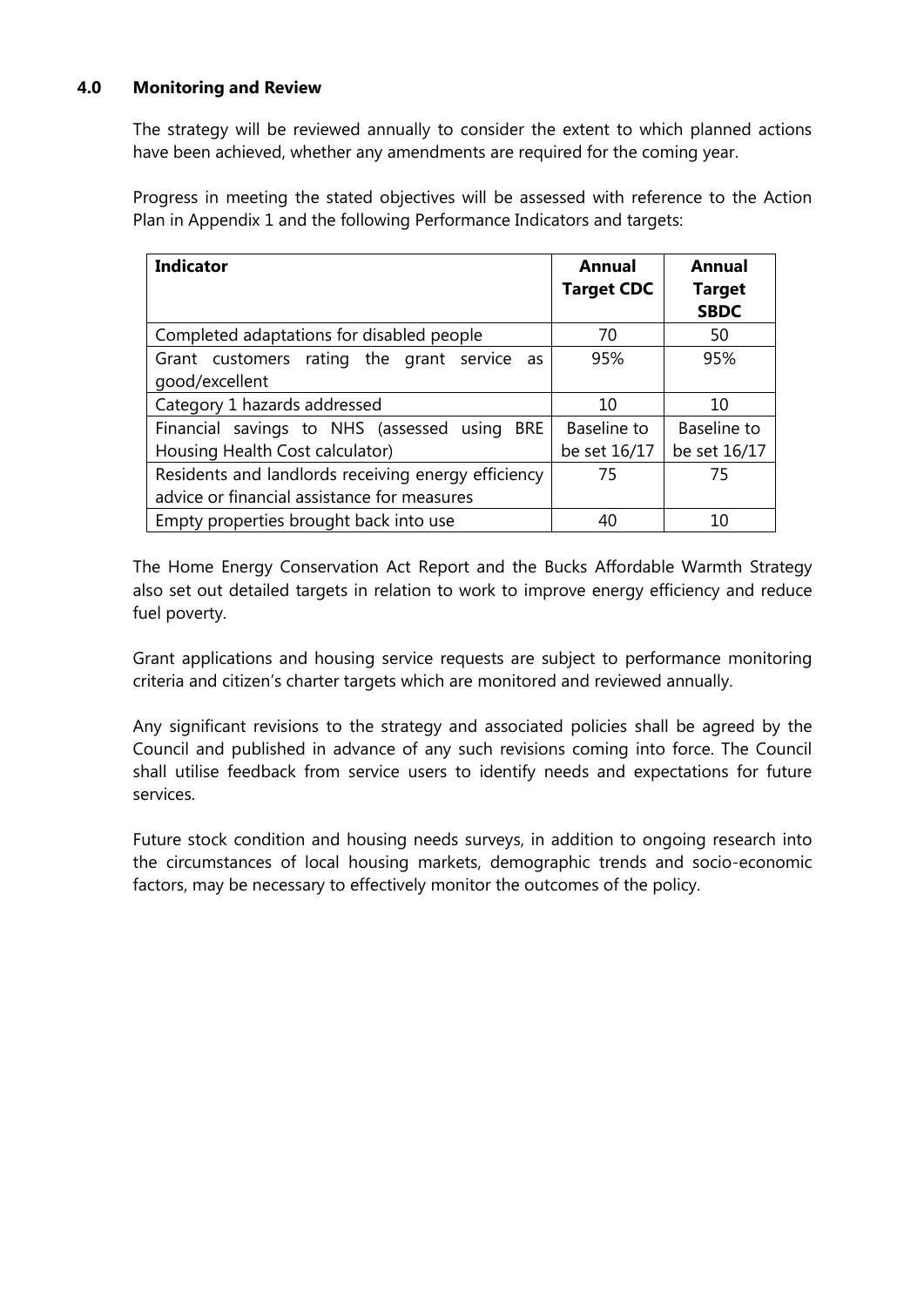## **Appendix 1**

### **Chiltern District Council and South Bucks District Council**

| <b>Actions</b>                                                                                                                                                                                        | <b>Related</b><br><b>Priorities</b> |
|-------------------------------------------------------------------------------------------------------------------------------------------------------------------------------------------------------|-------------------------------------|
| Provide advice and information to landlords and tenants on standards<br>in private rented dwellings and landlord/tenant responsibilities.                                                             | 1, 3 and 4                          |
| We will provide up to date advice and information about standards in the<br>private rented sector on the councils' websites, for both landlords and<br>tenants.                                       |                                     |
| We will publicise the powers of local authorities to investigate and enforce<br>unsatisfactory conditions in private rented housing on the websites and<br>through partner agencies such as CAB.      |                                     |
| The Council will endeavour to hold a joint Landlord Forum at least once<br>year to provide advice and information to private landlords and letting<br>agents on legal requirements and good practice. |                                     |
| We will circulate information to private landlords and letting agents where<br>there are changes in the law or new good practice guidance.                                                            |                                     |
| Investigate the development of a landlord training package and associated<br>certification process.                                                                                                   |                                     |
| Investigate the development of a local scoring system for Houses in<br>Multiple Occupation (similar to food hygiene approach) and consider how<br>this may be publicised.                             |                                     |
| Investigate the feasibility of setting up a 'trip advisor' type scheme for<br>tenants to feedback on conditions in the private rented sector.                                                         |                                     |
| Provide financial assistance to priority groups, in the form of grants<br>and loans for essential repairs, adaptations and energy efficiency<br>improvements.                                         | 1, 2, 3 and 4                       |
| The full policy for giving financial assistance is contained in the Housing<br>Financial Assistance Policy. Grants and loans will only be approved where<br>financial resources permit.               |                                     |
| Investigate introduction of 'preferred contractors' list or bulk contractors<br>to reduce costs.                                                                                                      |                                     |
| Explore alternative sources of funding such as charities and Credit Unions<br>and advice services which can assist residents in making applications for<br>funding.                                   |                                     |

### **Joint Private Sector Housing Strategy 2017 – 2021: Action Plan**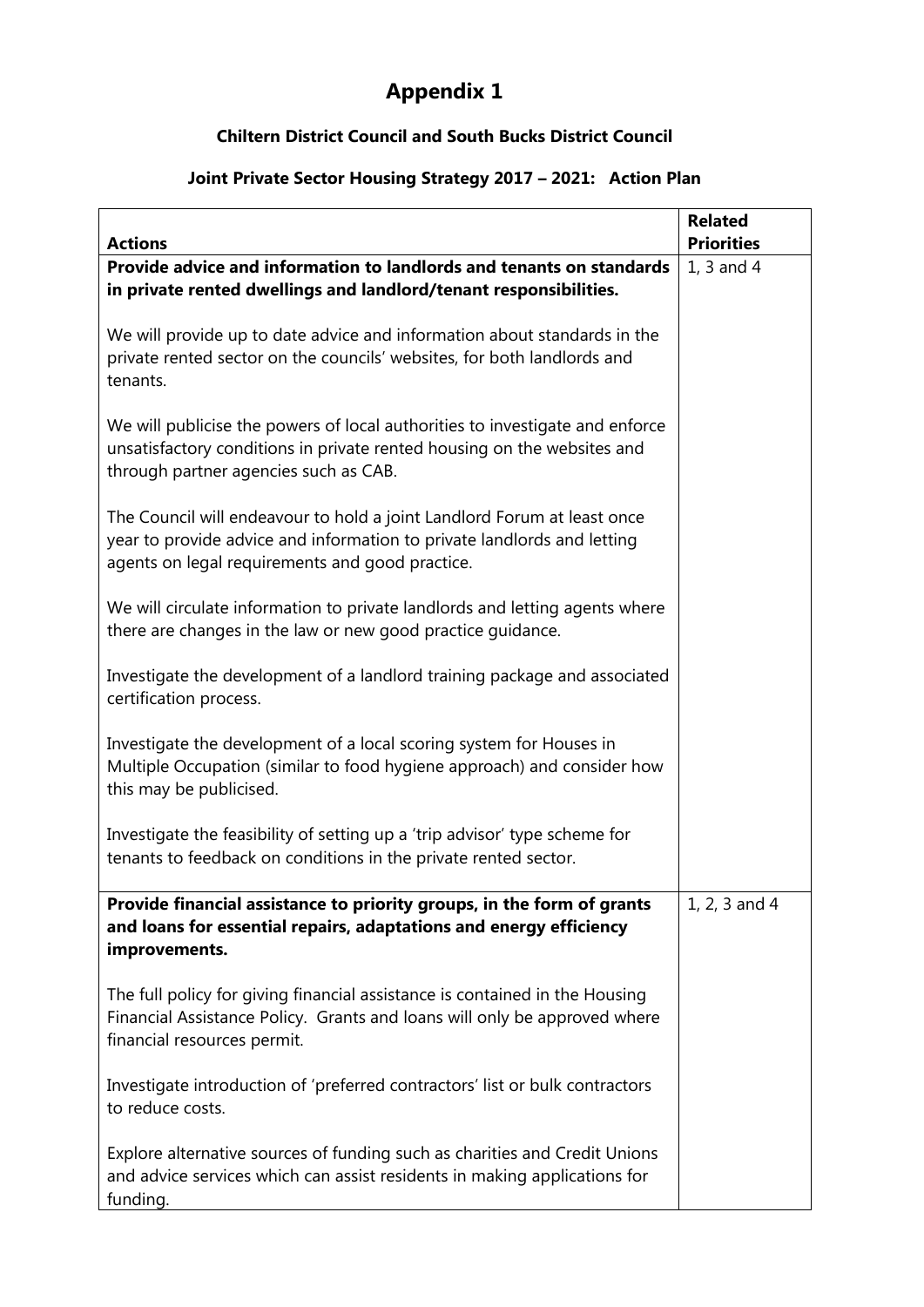| Use its enforcement and licensing powers where appropriate to                                                                                                                                                                                                                                                                                              | $1$ and $3$ |
|------------------------------------------------------------------------------------------------------------------------------------------------------------------------------------------------------------------------------------------------------------------------------------------------------------------------------------------------------------|-------------|
| ensure that minimum standards are met.                                                                                                                                                                                                                                                                                                                     |             |
| The Councils have adopted a Housing Enforcement Policy and a House in<br>Multiple Occupation Policy. Inspections and enforcement decisions will<br>be taken in accordance with these policies.                                                                                                                                                             |             |
| We will also abide by the government's concordat of Good Enforcement.                                                                                                                                                                                                                                                                                      |             |
| We will consider actions necessary to identify unlicensed HMO<br>accommodation and 'beds in sheds' and how these may best be tackled.                                                                                                                                                                                                                      |             |
| We will investigate options and actions to increase the supply of<br>accommodation, particularly affordable private rented<br>accommodation and homes suitable for the needs of people with<br>disabilities.                                                                                                                                               | $1$ and $3$ |
| We will provide advice and assistance to owner of long term empty homes<br>to help them return them to use. Chiltern District Council has an Empty<br>Homes Strategy which sets out how it aims to work with owners of empty<br>dwellings to bring them back into use. This approach will be considered in<br>South Bucks, subject to available resources. |             |
| We will offer a Flexible Home Improvement Loan for owners of empty<br>homes in both the Chiltern and South Bucks Districts (in addition to the<br>loan for homeowners aged 60+).                                                                                                                                                                           |             |
| We will investigate whether local Registered Providers are interested in<br>developing and managing good quality HMO accommodation.                                                                                                                                                                                                                        |             |
| We will investigate opportunities for ensuring conversions and<br>developments of residential property meet the needs of people with<br>disabilities.                                                                                                                                                                                                      |             |
| Support services and schemes which seek to tackle fuel poverty                                                                                                                                                                                                                                                                                             | 1, 2 and 4  |
| We will continue to be members of the Bucks Affordable Warmth Network,<br>which operates a free telephone helpline for residents, provides outreach<br>events and training to front line workers.                                                                                                                                                          |             |
| We will publicise the Affordable Warmth Helpline.                                                                                                                                                                                                                                                                                                          |             |
| We will publicise and support schemes which offer grants for energy<br>efficiency improvements and other assistance for people at risk of fuel<br>poverty.                                                                                                                                                                                                 |             |
| We will contribute to the preparation and implementation of a Bucks wide<br>Affordable Warmth Strategy and Action Plan.                                                                                                                                                                                                                                    |             |
| We will seek to work with partners to develop a pilot scheme to improve                                                                                                                                                                                                                                                                                    |             |